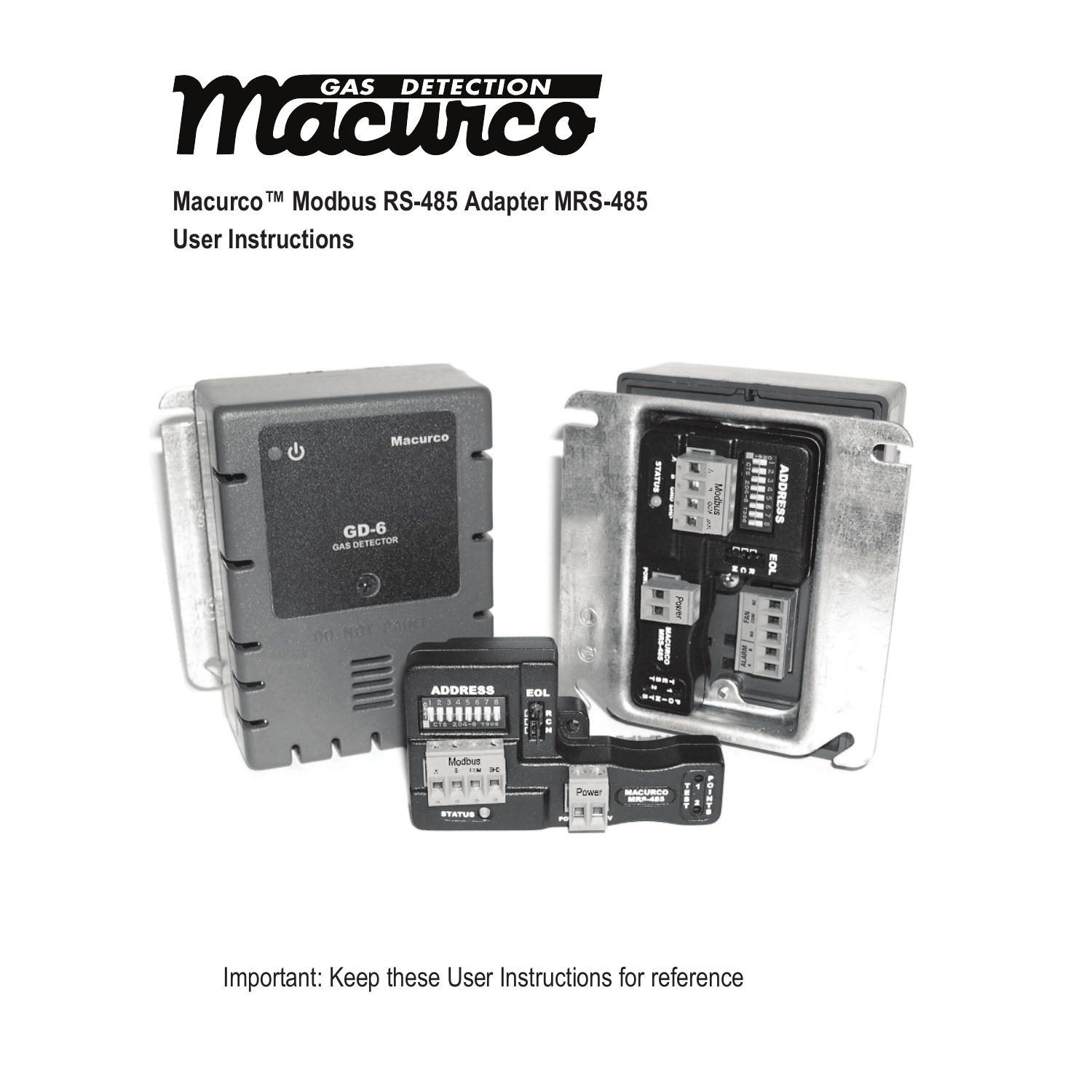# **TABLE OF CONTENTS**

| <b>GENERAL SAFETY INFORMATION</b> |                                         | 3              |
|-----------------------------------|-----------------------------------------|----------------|
|                                   | Intended Use                            | $\frac{3}{3}$  |
|                                   | List of Warnings and Cautions           |                |
| USE INSTRUCTIONS AND LIMITATIONS  |                                         | 3              |
| Use For                           |                                         | 3              |
|                                   | Do Not Use For                          | 3              |
|                                   | General Description                     | $\overline{4}$ |
|                                   | Features                                | $\overline{4}$ |
|                                   | Specifications                          | $\overline{4}$ |
|                                   | INSTALLATION AND OPERATING INSTRUCTIONS | 5              |
| Location                          |                                         | 5              |
|                                   | Installation                            | $\frac{5}{5}$  |
|                                   | Rear exploded view                      |                |
|                                   | Front exploded view                     | 6              |
|                                   | Connection                              | 6              |
| Wiring                            |                                         | $\overline{7}$ |
|                                   | Signal wire                             | $\overline{7}$ |
|                                   | Topology                                | $\overline{7}$ |
|                                   | Typical connection diagram              | $\overline{7}$ |
|                                   | Length                                  | 8              |
|                                   | Grounding                               | 8              |
|                                   | Power                                   | 8              |
|                                   | DIP Switches and Addressing             | 8              |
|                                   | DIP Switch Figure                       | 8              |
|                                   | Settings                                | 9              |
|                                   | Programming                             | 9              |
|                                   | Line Termination                        | 10             |
|                                   | MRS-485 Detail                          | 10             |
|                                   | Dip Switch setting Table                | 11             |
|                                   | Power-Up                                | 12             |
|                                   | 4-20mA Test Points                      | 12             |
|                                   | Operation                               | 12             |
|                                   | Normal Operation                        | 12             |
|                                   | On Board Diagnostics                    | 13             |
|                                   | <b>Error Codes</b>                      | 13             |
|                                   | DIP Switch Setting Codes                | 13             |
| Testing                           |                                         | 14             |
|                                   | General                                 | 14             |
|                                   | <b>Operation Test</b>                   | 14             |
|                                   | Manual Operation Test                   | 14             |
| <b>MAINTENANCE</b>                |                                         | 15             |
| Cleaning                          |                                         | 15             |
|                                   | MACURCO GAS DETECTION PRODUCTS WARRANTY | 15             |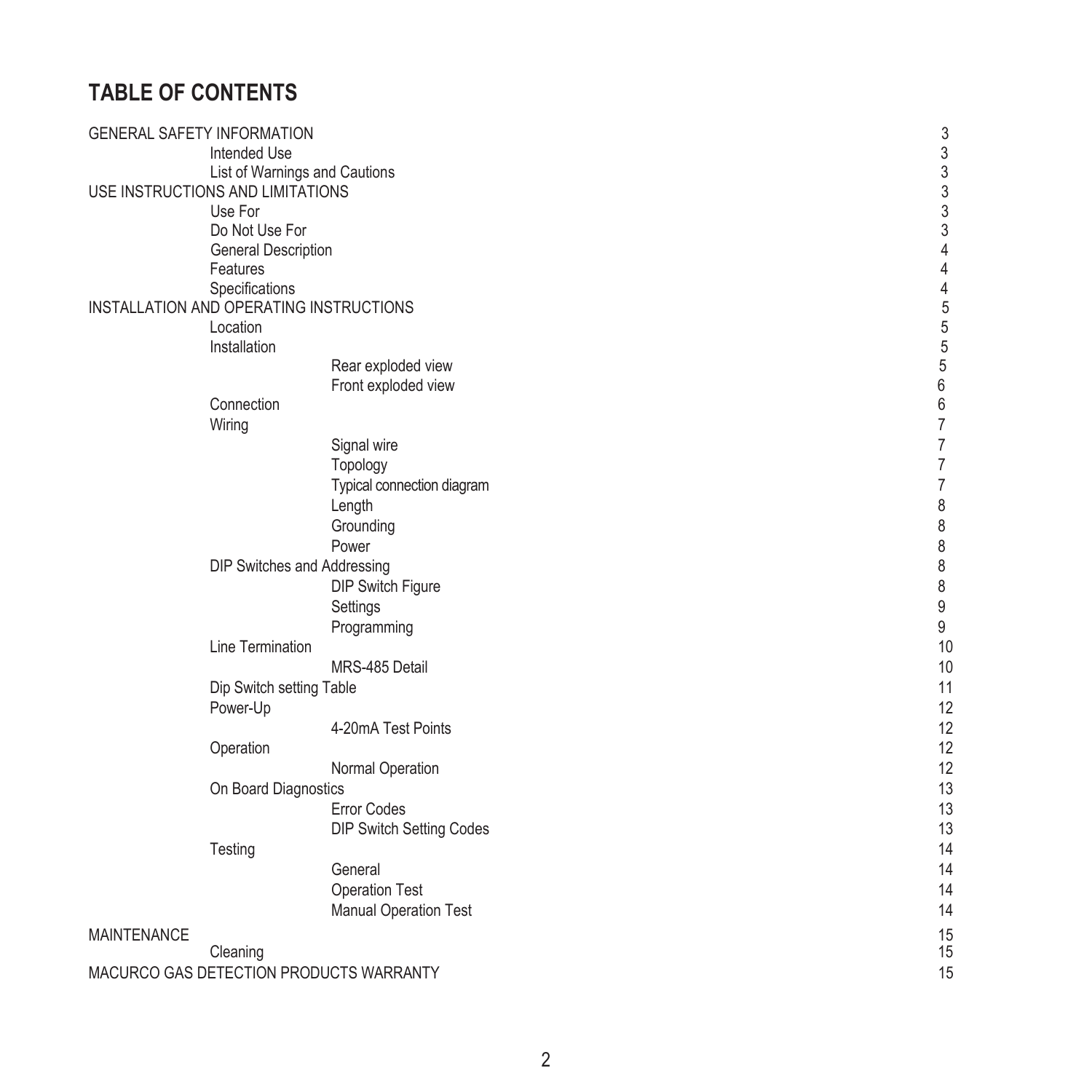### **GENERAL SAFETY INFORMATION**

### **Intended Use**

The Macurco MRS-485 adapter is an accessory used to convert the 4-20mA analog signal from Macurco 6-Series type detectors to a digital signal for use with multipoint addressable systems. The Macurco MRS-485 simply plugs into the back of the detector and a single screw fastens it in place. The MRS-485 accepts the 4-20mA output and is powered from the same connection as the detector. The MRS-485 has the ability to interface with Building Automation Systems, Control Panels or other Control Devices that accept Modbus communications.

## **List of Warnings and Cautions within these User Instructions**

 **! WARNING** 

- Each person using this equipment must read and understand the information in these User Instructions before use. Use of this equipment by untrained or unqualified persons, or use that is not in accordance with these User Instructions, may adversely affect product performance and result in sickness or death.
- This equipment may not function effectively below 0°F or above 125°F (-18°C or above 52°C). Using the detector outside of this temperature range may adversely affect product performance and result in sickness or death
- Do not disassemble unit or attempt to repair or modify any component of this instrument. This instrument contains no user serviceable parts, and substitution of components may impair product performance and result in sickness or death.

# **USE INSTRUCTIONS AND LIMITATIONS**

# **! WARNING**

Each person using this equipment must read and understand the information in these User Instructions before use. Use of this equipment by untrained or unqualified persons, or use that is not in accordance with these User Instructions, may adversely affect product performance and result in sickness or death.

# **Use For**

The Macurco MRS-485 Adapter converts the Macurco 6-Series 4-20mA analog output to a digital output for use with addressable network systems. The Macurco 6-Series is a family of fully programmable, low voltage, dual relay gas detectors, controllers and transducers for BAS, HVAC and Fire & Security applications. The 6-Series detectors are used to measure the concentration of various gas and provide feedback and automatic control to help ensure a safe environment: Carbon Monoxide, Methane, Propane, Hydrogen, Nitrogen Dioxide and other gases.

# **Do Not Use For**

The MRS-485 is not intended for use in hazardous locations or industrial applications such as refineries, chemical plants, etc. Do not mount the MRS-485 where the normal ambient temperature is below 0°F or exceeds 125°F (-18°C or above 52°C). The MRS-485 mounts to a Macurco 6-Series detector installed on a 4" x 4" electrical box electrical box supplied by the contractor.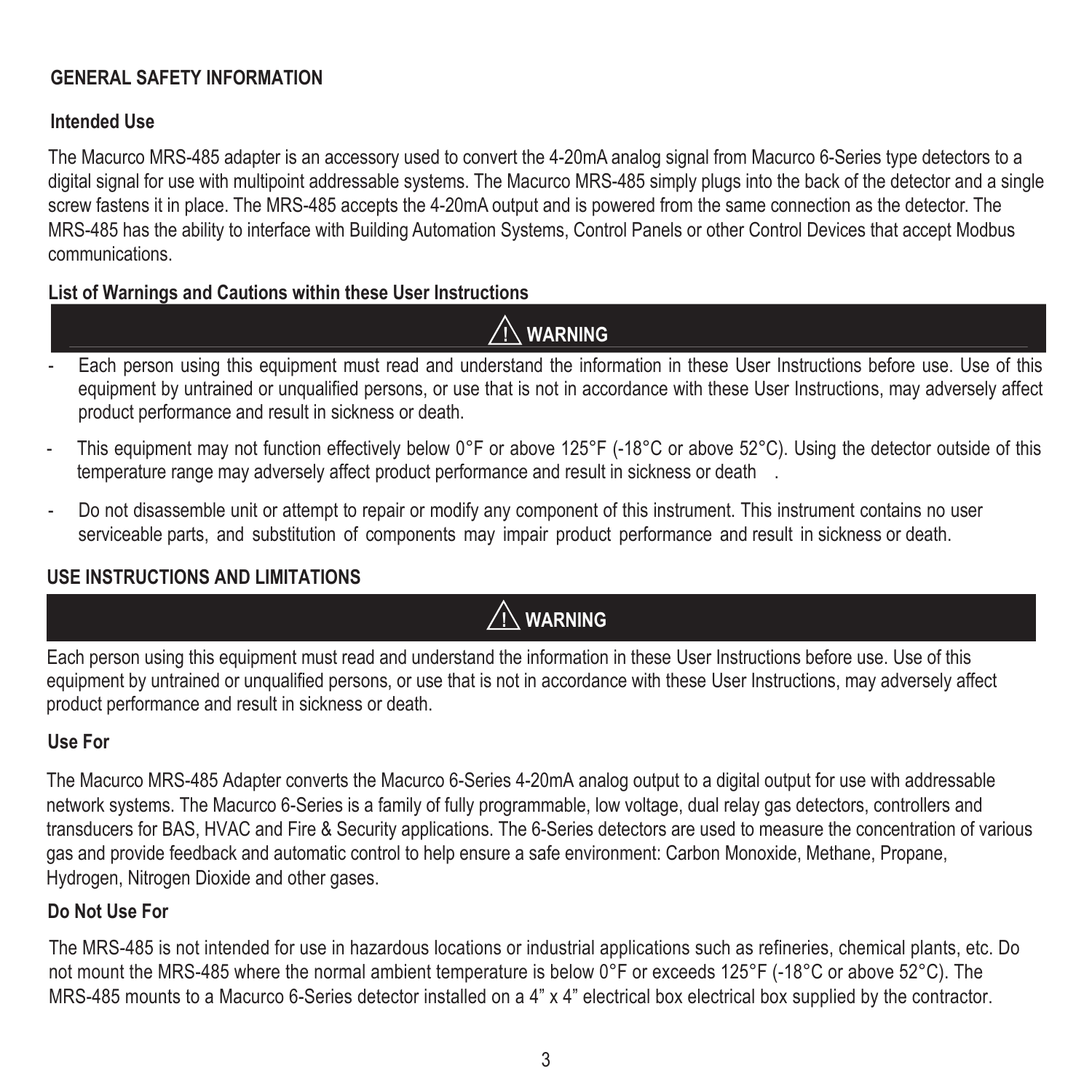# **! WARNING**

This equipment may not function effectively below 0°F or above 125°F (-18°C or above 52°C). Using the detector outside of this temperature range may adversely affect product performance and result in sickness or death

## **General Description**

The Macurco MRS-485 adapter is an accessory used to convert the 4-20mA analog signal from Macurco 6-Series type detectors to a digital signal for use with multipoint addressable systems. The Macurco MRS-485 simply plugs into the back of the detector and a single screw fastens it in place. The MRS-485 accepts the 4-20mA output and is powered from the same connection as the detector. The MRS-485 has the ability to interface with Building Automation Systems, Control Panels or other Control Devices that accept Modbus communications.

## **Features**

- The Macurco MRS-485 interfaces the detector power and 4-20mA output lines with a mounted connector
- The MRS-485 monitors sensor type, gas level and trouble status communications from any of the Macurco 6-Series detectors
- Communication is on a MODBUS serial line with a "Two-Wire" electrical interface in accordance with EIA/TIA-485 standard using RTU transmission mode
- Commercial type enclosure to protect and support the electronics
- Tricolor LED indicates power, test and communication status
- Mounts behind the detector inside of a standard 4" x 4" electrical box
- Held in place on the back of the 6-Series detector with a single screw
- 8 bit dip switch address selector
- RS-485 termination uses 4 pin connector with jumper to select termination: The user selects no termination or one of the two Modbus line termination options
- Communications connections include signal (A and B), common and shield terminals
- Intended for use in non-hazardous areas such as parking garages, warehouses or other commercial facilities

# **Specifications**

- Power & Current (with detector): 3.25W (max) from 12 to 24 VAC or VDC, 85mA in alarm, 60mA fan relay on and 33mA stand by @ 24 VDC
- Shipping Weight: 0.25 lb (0.11 kg)
- Size:  $3 \frac{1}{2} \times 2 \times 1 \frac{3}{4}$  in.  $(8.9 \times 5.1 \times 4.4 \text{ cm})$
- Operating Environment: 0°F to 125° F (-18°C to +52°C), 10 to 90% RH non-condensing
- Connections: plugs/terminals
- Color: Black
- Mounting screw and screwdriver included
- MRS-485 operates in the RTU Modbus Transmission Mode
- BaudRate: 4800, 9600, 19200 (default), 38400, 57600, 115200 bps
- Parity: Odd, Even (default) and None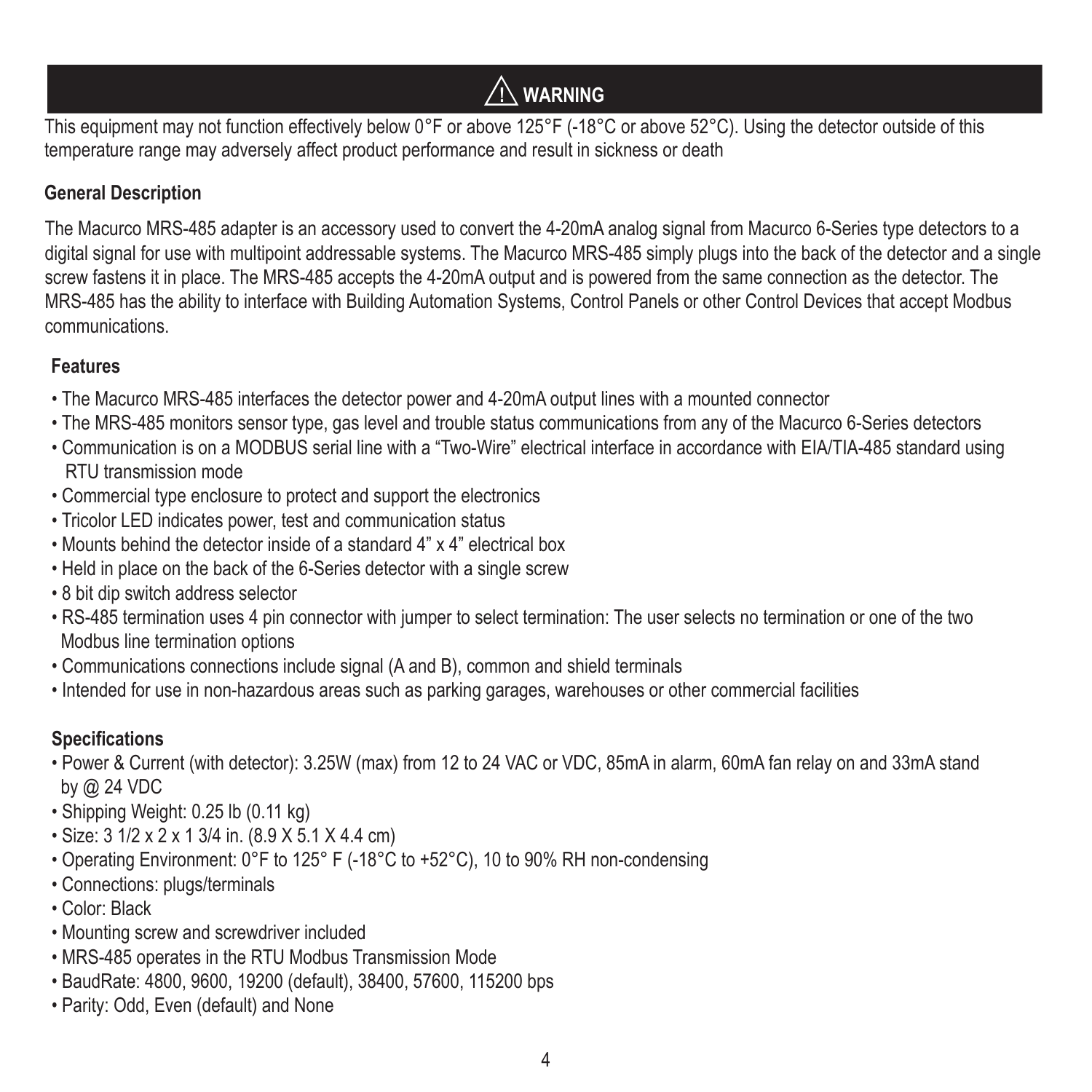### **INSTALLATION AND OPERATING INSTRUCTIONS**

The following instructions are intended to serve as a guideline for the use of the Macurco Modbus RS-485 Adapter MRS-485. It is not to be considered all-inclusive, nor is it intended to replace the policy and procedures for each facility. If you have any doubts about the applicability of the equipment to your situation, call Technical Service at 1-877-367-7891.

#### **Location**

Refer to the user instructions of the specific Macurco 6-Series gas detector to which the MRS-485 will be connected.

### **Installation**

#### **Gas Detection**

The Macurco MRS-485 Adapter converts the Macurco 6-Series 4-20mA analog output to a digital output for use with addressable network systems The Macurco 6-Series is a family of fully programmable, low voltage, dual relay gas detectors, controllers and transducers for BAS, HVAC and Fire & Security applications. The 6-Series detectors are used to measure the concentration of various gas and provide feedback and automatic control to help ensure a safe environment: Carbon Monoxide, Methane, Propane, Hydrogen, Nitrogen Dioxide and other gases.

- 1. Remove the 4-20mA/Power plug from the Macurco 6-Serires gas detector
- 2. Plug the MRS-485 adapter into the empty socket.
- 3. Install the provided MRS-485 screw.
- 4. See the wiring diagram for wire connection.



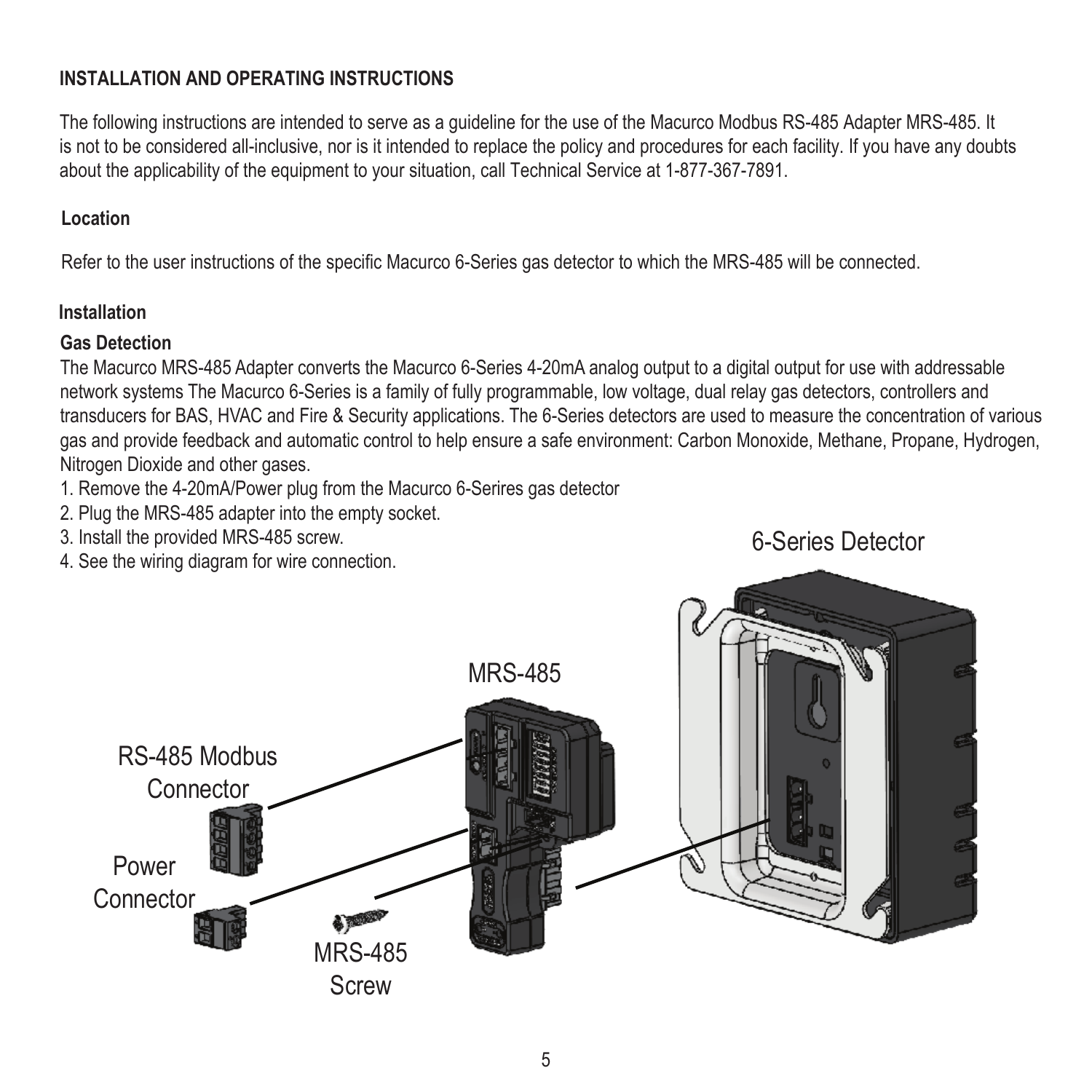1. The 6-Series detector mounts on a 4"x 4" electrical box supplied by the contractor.

2. Connect the detector to the control cables with terminal plugs. When making connections, make sure the power is off.

3. There are two terminals for the dry alarm relay contacts, again with no polarity preference. The alarm relay can switch up to 0.5 A 120 V, or 60 VA. The alarm relay is activated if gas reaches or exceeds the alarm settings. See OPERATION section of the detector User Instructions for details on relay settings.

4. The alarm relay can be configured to normally open (default) (N.O.) or normally closed (N.C.) and will activate if the gas concentration exceeds alarm set point. It will deactivate once the gas concentration drops below the alarm set point. Note that the "disable" setting will cause the alarm relay not to engage at all.

5. The dry contact, SPDT fan relay has three terminals. The common (COM.), normally open (N.O.) and the normally closed (N.C.) contact. The fan relay can switch up to 5.0 A up to 240 VAC. See detector OPERATION section of the detector User Instructions for details on relay settings.

#### **Connection**

The Macurco MRS-485 output is connected via a four terminal screw type connector. The MRS-485 adapter is wired in the standard 2W-Modbus circuits definition with selectable built-in terminating resistors at the ends of the RS-485 bus. The power for the MRS-485 adapter is connected via a two terminal screw type connector, 12 to 24 VAC or 12 to 24 VDC and no polarity.

Note: Running the Modbus cable adjacent to or in the same conduit with high voltage wires is not recommended as there may be interference from the high voltages.

Line polarization should not be required for the MRS-485 but may be required for other devices on the RS485 line - see manufacturers directions.







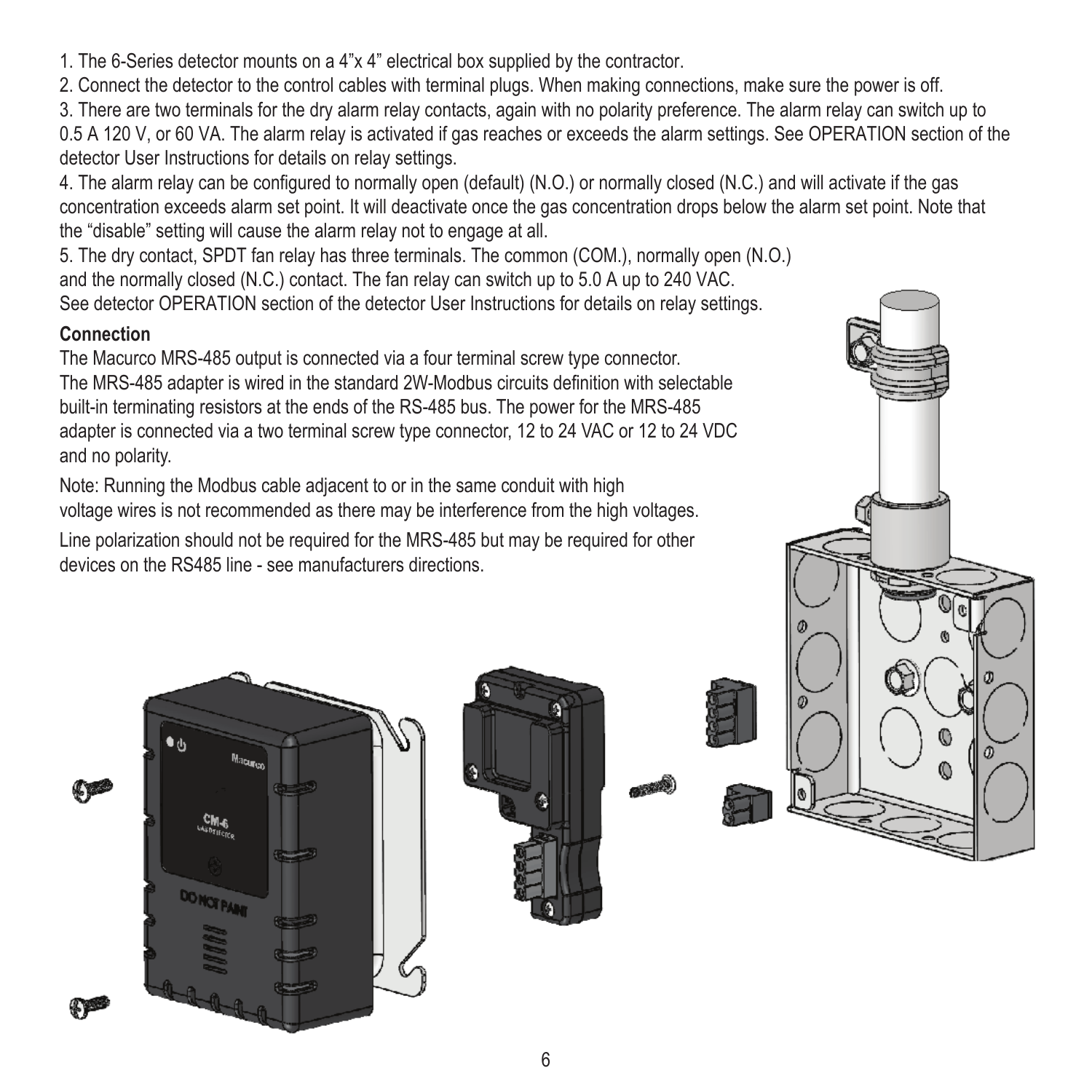# **Wiring**

### **Signal Wire**

A MODBUS over Serial Line Cable should be shielded for best performance. The shield should be connected on each detector at SHD terminal and connected to a ground terminal or chassis only at one end of the bus. An RS485-MODBUS must use a balanced pair (for A-B) and a third wire (for the Common). For RS485-MODBUS, Wire Gauge must be chosen sufficiently wide to permit the maximum length (1000 m or 3281ft). AWG 24 is always sufficient for the MODBUS Data. Category 5 cables may operate for RS485-MODBUS, to a maximum length of 600 m 1968.5 ft. For the balanced pairs used in an RS485-system, wire with a characteristic impedance of higher than 100 Ohms may be preferred, especially for 19200 and higher baud rates.

Note: It is recommended to always use twisted wires to reduce noise and allow for reliable data communication over greater distances. Use at least 3-conductor wire with one twisted pair providing a pair for signal (A & B) and common (COM) connections. For best performance use shielded 3-conductor wire with one twisted pair providing a pair for signal (A & B), common (COM) and shield ground (SHD) connections.

### **Topology**

An RS485-MODBUS configuration without repeater has one trunk cable, along which devices are connected, directly (daisy chaining) or by short derivation cables.The trunk cable, also named "Bus", can be long. Its two ends must be connected on Line Terminations. (see Line Termination - End of Line Resistor section). The use of repeaters between several RS485-MODBUS is also possible.

# TYPICAL CONNECTION OF MRS-485

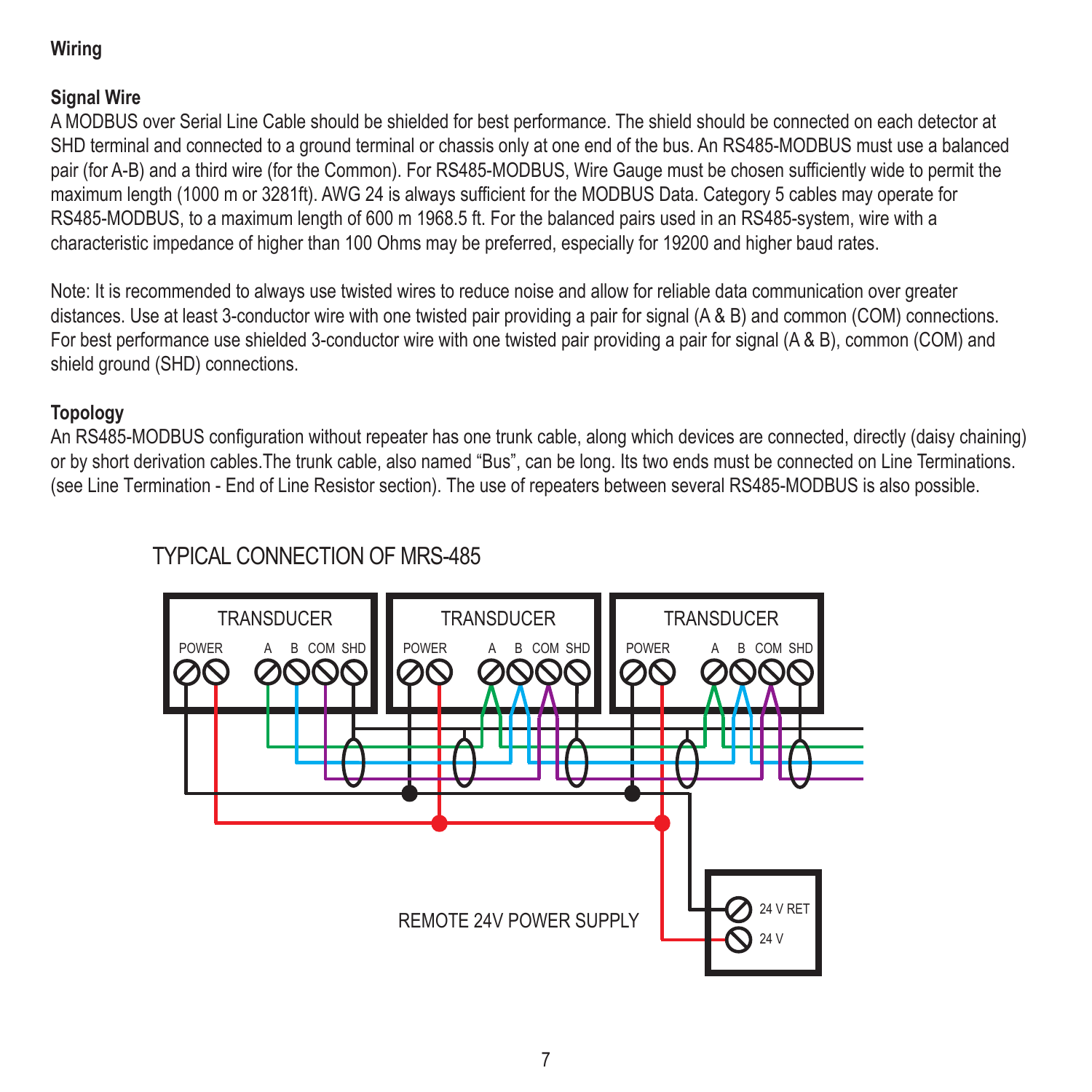#### **Length**

The end to end length of the trunk cable must be limited. The maximum length depends on the baud rate, the cable (Gauge, Capacitance or Characteristic Impedance), the number of loads on the daisy chain, and the network configuration (2-wire). For a maximum 9600 Baud Rate and AWG26 (or wider) gauge, the maximum length is 1000m 3281ft. The derivations must be short, never more than 20m 65.5ft. If a multi-port tap is used with n derivations, each one must respect a maximum length of 40m 131ft divided by n.

#### **Grounding**

The Common circuit (COM) must be connected directly to protective ground, preferably at one point only for the entire bus.

### **Power Wire**

All field wiring is completed via modular connectors (provided). After wiring, simply plug the modular connectors into the matching connectors on the MRS-485. The power connections to the remote mounted detectors should be size AWG18 (minimum) for short runs. Since Macurco detectors are rated for operation between 12 and 24 VDC or VAC, the voltage drop between the power supply and the MRS-485 should not be an issue if the recommended power wire gauge guidelines below are followed. The terminals will accept wire from 16 to 28 AWG. To install a wire, strip back approximately 0.25 in. (6 mm) of insulation, and insert the bare wire into the terminal. Tighten the screw clamp and ensure that the wire cannot be easily pulled from the connector.

|            | Maximum Run Length |          |  |
|------------|--------------------|----------|--|
| Wire gauge | (feet)             | (meters) |  |
| 18         | 500                | 152      |  |
| 16         | 800                | 244      |  |
| 14         | 1250               | 381      |  |

### **DIP Switches and Addressing**

Each MRS-485 (and the partner gas detector) must be configured to a unique address. If there are 10 detectors on the serial line, then 10 unique addresses must be used, one for each detector. To set the address use the eight DIP switch positions. For each unit choose the value from 1 to 247 (see chart) and set the eight switches to match the address. **UP means ON or 1** and **DOWN means OFF or 0**. For example, to configure a unit as address "50", set switches "2, 5, 6" (see table) to ON or in the up position (01001100). See page 11 for a list of applicable addresses and dip-switch settings.



Switches are set to address "50"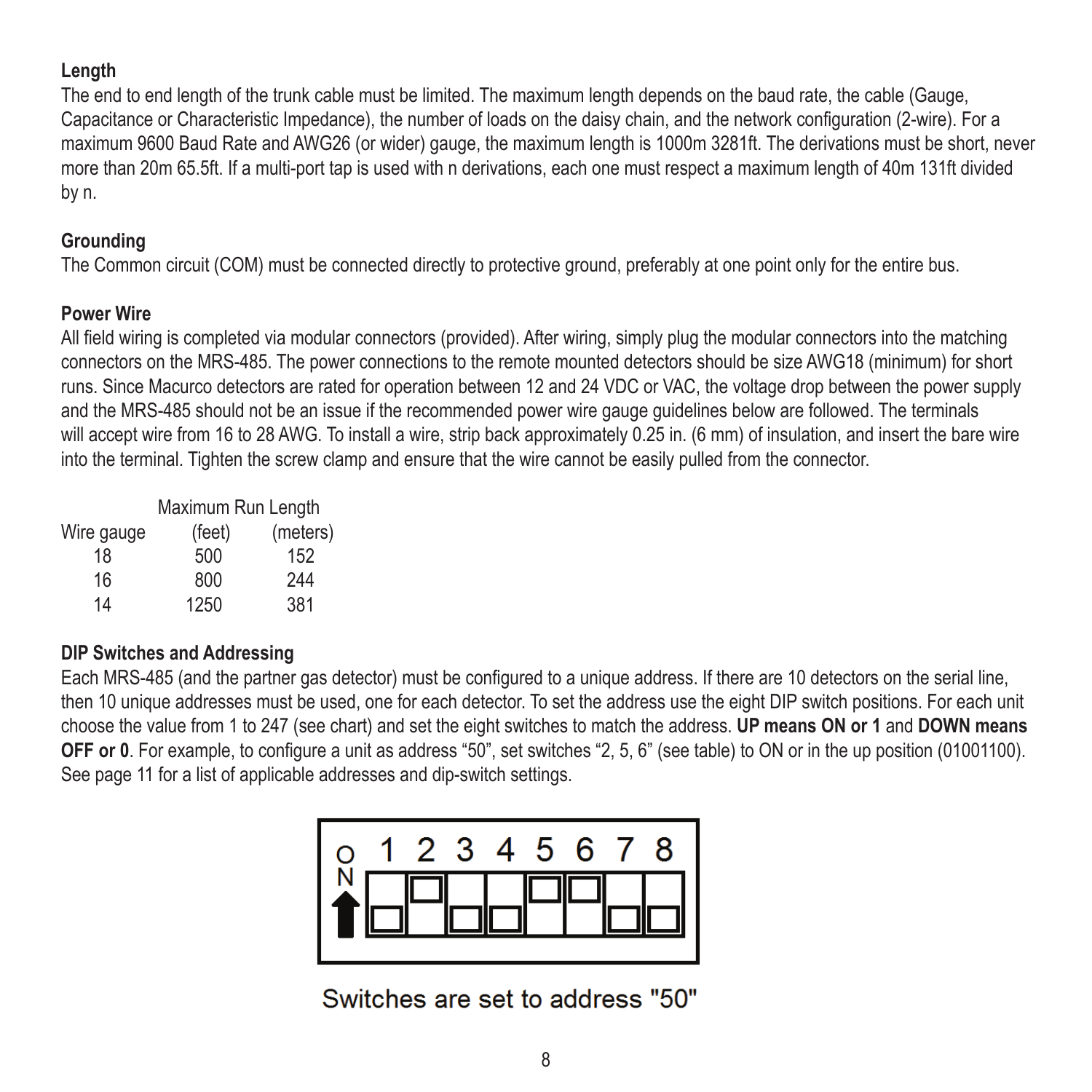### **Changing MRS-485 settings**

The DIP switches are to set the Modbus address and are also used to change the MRS-485 settings. Valid Modbus addresses are between 1 and 247 where switch 1 is the least significant bit (LSB) and switch 8 is the most significant bit (MSB). Address 254 is used to place the MRS-485 in programming mode and the rest of addresses (248 to 253, 255, 0) are invalid MODBUS addresses.

#### **Programming Mode**

When the address is set to 254 the MRS-485 enters programming mode and the LED pattern: Alternating RED/GREEN every 200 milliseconds, indicates that the MRS-485 is ready and waiting for the user to enter new settings using the 8 switches. Using the 8 switches the user can change the communication settings like baud rate and parity as well as the registration behaviour. When looking at the switches with the "Address" marking on top, the switches are defined from left to right as:

- Switch 8, switch 7 and switch 6 are used to modify baud rate

- Switch 5 and switch 4 are used to modify parity
- Switch 3 and switch 2 are used to modify registration mode
- Switch 1 is used to request to save the new settings

| Switch 8 | Switch 7 | Switch 6 | Description                  |
|----------|----------|----------|------------------------------|
| OFF      | OFF      | OFF      | Default baud rate (19200 Bd) |
| OFF      | OFF      | ON       | 4800 Bd                      |
| OFF      | ON       | OFF      | 9600 Bd                      |
| OFF      | ON       | ON       | 19200 Bd (Default value)     |
| ON       | OFF      | OFF      | 38400 Bd                     |
| ON       | OFF      | ON       | 57600 Bd                     |
| ON       | ON       | OFF      | 115200 Bd                    |
| ON       | ON       | ON       | Do not change                |
| Switch 5 | Switch 4 |          | Description                  |
| OFF      | OFF      |          | Default parity (EVEN)        |
| OFF      | ON       |          | parity is ODD                |
| ON       | OFF      |          | parity is NONE               |
| ON       | ON       |          | Do not change                |

Registration mode can be latched or unlatched. MRS-485 is always using data from a valid registration but when registration is latched it will also compare the saved value with the new one and set a flag if it is different. This way, by reading the flag, you can check if it is a different sensor type and you always get data about the sensor present.

|     | Switch 3 Switch 2 | Description                                          |
|-----|-------------------|------------------------------------------------------|
| OFF | OFF               | Default registration mode (Registration not latched) |
| OFF | ON                | Registration not latched (Default value)             |
| ON  | OFF               | Registration is latched                              |
| ON  | ON                | Do not change                                        |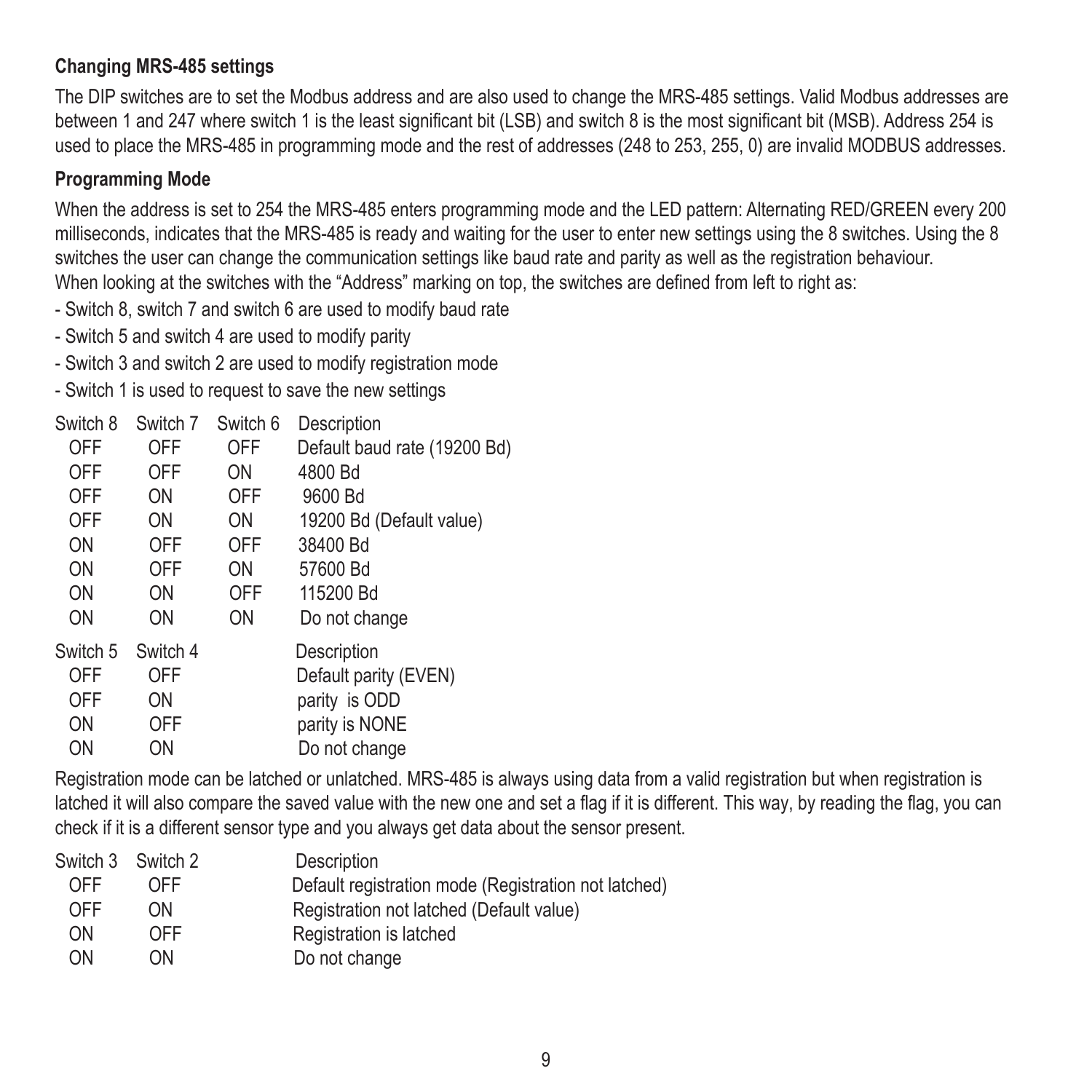Set the switches to the desired value and then set switch 1 to ON and then OFF and the new settings will be saved in EERPOM. The result of saving operation is displayed on LED: Alternating RED/OFF every 200 milliseconds indicates that saving new settings failed and Alternating GREEN/OFF every 200 milliseconds indicates that saving new settings passed.Once the new settings have passed, set the address for the device using the Address switches.

#### **Line Termination - End of Line Resistor**

The MRS-485 adapter is wired in the standard 2W-Modbus circuits definition with selectable built-in terminating resistors at the ends of the RS-485 bus. The MRS-485 provides integral termination for end of line resistors (EOL). The MRS-485 termination uses 4 pin connector with jumper to select termination: The user selects no termination or one of the two Modbus line termination options. The MRS485 has two line termination options provided onboard that should cover most situations.

Place the EOL jumper on one of the following positions:

- $1 = 100$  ohm
- $2 = 120$  ohm
- N = No termination (default)

If Line Termination requirements are different than those provided then the line termination will need to be provided by the installer.

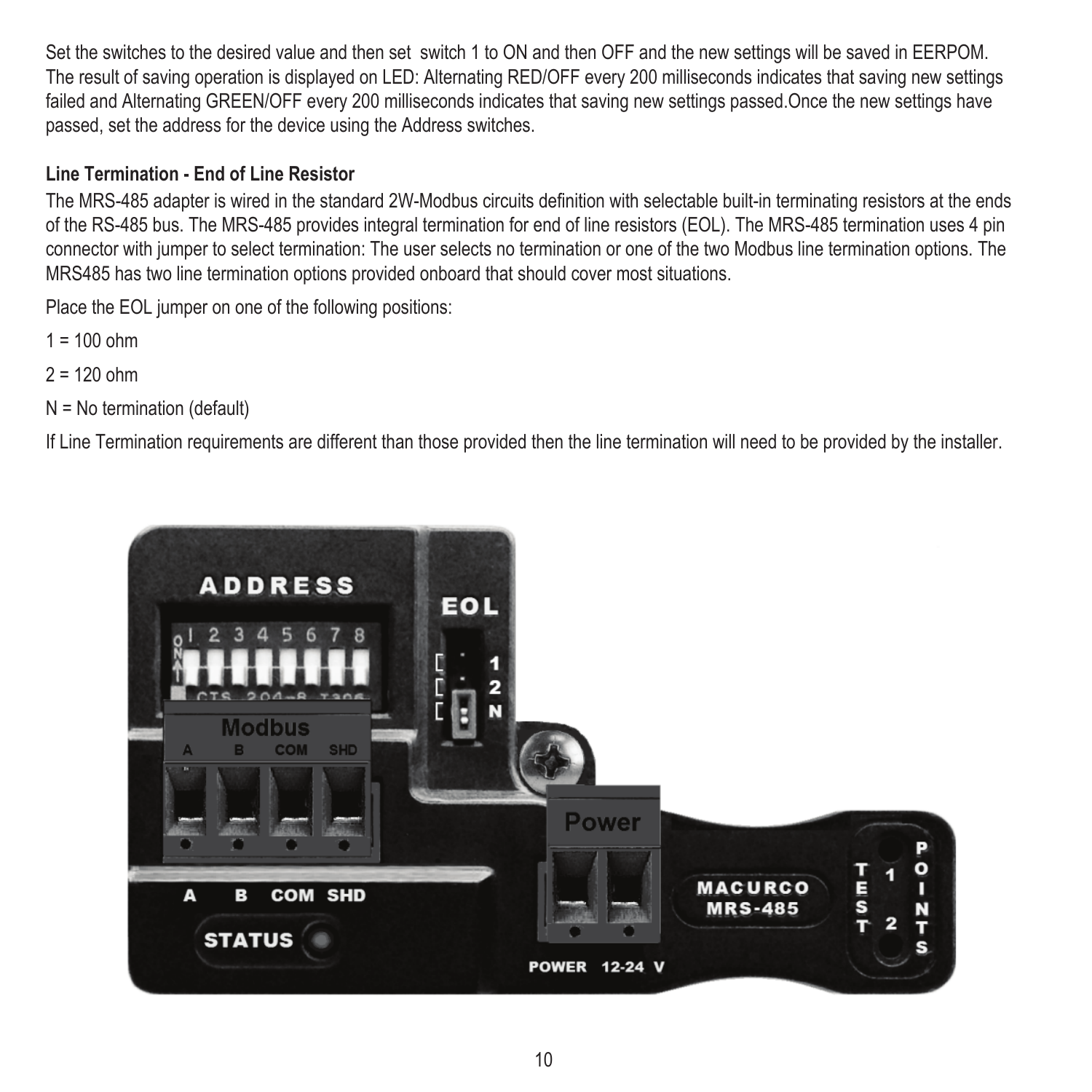| $1 = 1$                          | $42 = 2, 4, 6$                             | $85 = 1, 3, 5, 7$                           | $126 = 2, 3, 4, 5, 6, 7$ $167 = 1, 2, 3, 6, 8$ |                                                | $208 = 5, 7, 8$             |
|----------------------------------|--------------------------------------------|---------------------------------------------|------------------------------------------------|------------------------------------------------|-----------------------------|
| $2 = 2$                          | $43 = 1, 2, 4, 6$                          | $86 = 2, 3, 5, 7$                           | $127 = 1, 2, 3, 4, 5, 6, 7, 168 = 4, 6, 8$     |                                                | $209 = 1, 5, 7, 8$          |
| $3 = 1, 2$                       | $44 = 3, 4, 6.$                            | $87 = 1, 2, 3, 5, 7$                        | $128 = 8$                                      | $169 = 1, 4, 6, 8$                             | $210 = 2, 5, 7, 8$          |
| $4 = 3$                          | $45 = 1, 3, 4, 6$                          | $88 = 4, 5, 7$                              | $129 = 1.8$                                    | $170 = 2, 4, 6, 8$                             | $211 = 1, 2, 5, 7, 8$       |
| $5 = 1.3$                        | $46 = 2, 3, 4, 6$                          | $89 = 1, 4, 5, 7$                           | $130 = 2.8$                                    | $171 = 1, 2, 4, 6, 8$                          | $212 = 3, 5, 7, 8$          |
| $6 = 2, 3$                       | $47 = 1, 2, 3, 4, 6$                       | $90 = 2, 4, 5, 7$                           | $131 = 1, 2, 8$                                | $172 = 3, 4, 6, 8$                             | $213 = 1, 3, 5, 7, 8$       |
| $7 = 1, 2, 3$                    | $48 = 5, 6$                                | $91 = 1, 2, 4, 5, 7$                        | $132 = 3.8$                                    | $173 = 1, 3, 4, 6, 8$                          | $214 = 2, 3, 5, 7, 8$       |
| $8 = 4$                          | $49 = 1, 5, 6$                             | $92 = 3, 4, 5, 7$                           | $133 = 1, 3, 8$                                | $174 = 2, 3, 4, 6, 8$                          | $215 = 1, 2, 3, 5, 7, 8$    |
| $9 = 1.4$                        | $50 = 2.5.6$                               | $93 = 1, 3, 4, 5, 7$                        | $134 = 2, 3, 8$                                | $175 = 1,2,3,4,6,8$                            | $216 = 4, 5, 7, 8$          |
| $10 = 2, 4$                      | $51 = 1, 2, 5, 6$                          | $94 = 2, 3, 4, 5, 7$                        | $135 = 1, 2, 3, 8$                             | $176 = 5, 6, 8$                                | $217 = 1, 4, 5, 7, 8$       |
| $11 = 1, 2, 4$                   | $52 = 3, 5, 6$                             | $95 = 1, 2, 3, 4, 5, 7$                     | $136 = 4.8$                                    | $177 = 1, 5, 6, 8$                             | $218 = 2, 4, 5, 7, 8$       |
| $12 = 3, 4$                      | $53 = 1, 3, 5, 6$                          | $96 = 6.7$                                  | $137 = 1, 4, 8$                                | $178 = 2, 5, 6, 8$                             | $219 = 1, 2, 4, 5, 7, 8$    |
| $13 = 1, 3, 4$                   | $54 = 2, 3, 5, 6$                          | $97 = 1, 6, 7$                              | $138 = 2, 4, 8$                                | $179 = 1, 2, 5, 6, 8$                          | $220 = 3, 4, 5, 7, 8$       |
| $14 = 2, 3, 4$                   | $55 = 1, 2, 3, 5, 6$                       | $98 = 2, 6, 7$                              | $139 = 1, 2, 4, 8$                             | $180 = 3, 5, 6, 8$                             | $221 = 1, 3, 4, 5, 7, 8$    |
| $15 = 1, 2, 3, 4$                | $56 = 4.5.6$                               | $99 = 1, 2, 6, 7$                           | $140 = 3, 4, 8$                                | $181 = 1, 3, 5, 6, 8$                          | $222 = 2, 3, 4, 5, 7, 8$    |
| $16 = 5$                         | $57 = 1, 4, 5, 6$                          | $100 = 3, 6, 7$                             | $141 = 1, 3, 4, 8$                             | $182 = 2, 3, 5, 6, 8$                          | $223 = 1, 2, 3, 4, 5, 7, 8$ |
| $17 = 1.5$                       | $58 = 2, 4, 5, 6$                          | $101 = 1, 3, 6, 7$                          | $142 = 2, 3, 4, 8$                             | $183 = 1, 2, 3, 5, 6, 8$                       | $224 = 6, 7, 8$             |
| $18 = 2, 5$                      | $59 = 1, 2, 4, 5, 6$                       | $102 = 2, 3, 6, 7$                          | $143 = 1, 2, 3, 4, 8$                          | $184 = 4, 5, 6, 8$                             | $225 = 1, 6, 7, 8$          |
| $19 = 1, 2, 5$                   | $60 = 3, 4, 5, 6$                          | $103 = 1, 2, 3, 6, 7$                       | $144 = 5.8$                                    | $185 = 1, 4, 5, 6, 8$                          | $226 = 2, 6, 7, 8$          |
| $20 = 3.5$                       | $61 = 1, 3, 4, 5, 6$                       | $104 = 4, 6, 7$                             | $145 = 1, 5, 8$                                | $186 = 2, 4, 5, 6, 8$                          | $227 = 1, 2, 6, 7, 8$       |
| $21 = 1, 3, 5$                   | $62 = 2, 3, 4, 5, 6$                       | $105 = 1, 4, 6, 7$                          | $146 = 2, 5, 8$                                | $187 = 1, 2, 4, 5, 6, 8$                       | $228 = 3, 6, 7, 8$          |
| $22 = 2, 3, 5$                   | $63 = 1, 2, 3, 4, 5, 6$ $106 = 2, 4, 6, 7$ |                                             | $147 = 1, 2, 5, 8$                             | $188 = 3, 4, 5, 6, 8$                          | $229 = 1, 3, 6, 7, 8$       |
| $23 = 1, 2, 3, 5$                | $64 = 7$                                   | $107 = 1, 2, 4, 6, 7$                       | $148 = 3, 5, 8$                                | $189 = 1, 3, 4, 5, 6, 8$                       | $230 = 2, 3, 6, 7, 8$       |
| $24 = 4, 5$                      | $65 = 1, 7$                                | $108 = 3, 4, 6, 7$                          | $149 = 1, 3, 5, 8$                             | $190 = 2, 3, 4, 5, 6, 8$                       | $231 = 1, 2, 3, 6, 7, 8$    |
| $25 = 1, 4, 5$                   | $66 = 2, 7$                                | $109 = 1, 3, 4, 6, 7$                       | $150 = 2, 3, 5, 8$                             | $191 = 1, 2, 3, 4, 5, 6, 8$ $232 = 4, 6, 7, 8$ |                             |
| $26 = 2, 4, 5$                   | $67 = 1, 2, 7$                             | $110 = 2, 3, 4, 6, 7$                       | $151 = 1, 2, 3, 5, 8$                          | $192 = 7.8$                                    | $233 = 1, 4, 6, 7, 8$       |
| $27 = 1, 2, 4, 5$                | $68 = 3.7$                                 | $111 = 1, 2, 3, 4, 6, 7$                    | $152 = 4, 5, 8$                                | $193 = 1, 7, 8,$                               | $234 = 2, 4, 6, 7, 8$       |
| $28 = 3, 4, 5$                   | $69 = 1, 3, 7$                             | $112 = 5, 6, 7$                             | $153 = 1, 4, 5, 8$                             | $194 = 2, 7, 8,$                               | $235 = 1, 2, 4, 6, 7, 8$    |
| $29 = 1, 3, 4, 5$                | $70 = 2, 3, 7$                             | $113 = 1, 5, 6, 7$                          | $154 = 2, 4, 5, 8$                             | $195 = 1, 2, 7, 8$                             | $236 = 3, 4, 6, 7, 8$       |
| $30 = 2, 3, 4, 5$                | $71 = 1, 2, 3, 7$                          | $114 = 2, 5, 6, 7$                          | $155 = 1, 2, 4, 5, 8$                          | $196 = 3, 7, 8$                                | $237 = 1, 3, 4, 6, 7, 8$    |
| $31 = 1, 2, 3, 4, 5$ $72 = 4, 7$ |                                            | $115 = 1, 2, 5, 6, 7$                       | $156 = 3, 4, 5, 8$                             | $197 = 1, 3, 7, 8$                             | $238 = 2, 3, 4, 6, 7, 8$    |
| $32 = 6$                         | $73 = 1, 4, 7$                             | $116 = 3, 5, 6, 7$                          | $157 = 1, 3, 4, 5, 8$                          | $198 = 2, 3, 7, 8$                             | $239 = 1, 2, 3, 4, 6, 7, 8$ |
| $33 = 1, 6$                      | $74 = 2, 4, 7$                             | $117 = 1, 3, 5, 6, 7$                       | $158 = 2, 3, 4, 5, 8$                          | $199 = 1, 2, 3, 7, 8$                          | $240 = 5, 6, 7, 8$          |
| $34 = 2, 6$                      | $75 = 1, 2, 4, 7$                          | $118 = 2, 3, 5, 6, 7$                       | $159 = 1, 2, 3, 4, 5, 8$                       | $200 = 4, 7, 8,$                               | $241 = 1, 5, 6, 7, 8$       |
| $35 = 1, 2, 6$                   | $76 = 3, 4, 7$                             | $119 = 1, 2, 3, 5, 6, 7$ $160 = 6, 8$       |                                                | $201 = 1, 4, 7, 8$                             | $242 = 2, 5, 6, 7, 8$       |
| $36 = 3, 6$                      | $77 = 1, 3, 4, 7$                          | $120 = 4, 5, 6, 7$                          | $161 = 1, 6, 8$                                | $202 = 2, 4, 7, 8$                             | $243 = 1, 2, 5, 6, 7, 8$    |
| $37 = 1, 3, 6$                   | $78 = 2, 3, 4, 7$                          | $121 = 1, 4, 5, 6, 7$                       | $162 = 2, 6, 8$                                | $203 = 1, 2, 4, 7, 8$                          | $244 = 3, 5, 6, 7, 8$       |
| $38 = 2, 3, 6$                   | $79 = 1, 3, 4, 7$                          | $122 = 2, 4, 5, 6, 7$                       | $163 = 1, 2, 6, 8$                             | $204 = 3.4.7.8$                                | $245 = 1, 3, 5, 6, 7, 8$    |
| $39 = 1, 2, 3, 6$                | $80 = 5.7$                                 | $123 = 1, 2, 4, 5, 6, 7$ $164 = 3, 6, 8$    |                                                | $205 = 1, 3, 4, 7, 8$                          | $246 = 2, 3, 5, 6, 7, 8$    |
| $40 = 4, 6$                      | $83 = 1, 2, 5, 7$                          | $124 = 3, 4, 5, 6, 7$                       | $165 = 1, 3, 6, 8$                             | $206 = 2, 3, 4, 7, 8$                          | $247 = 1, 2, 3, 5, 6, 7, 8$ |
| $41 = 1, 4, 6$                   | $84 = 3, 5, 7$                             | $125 = 1, 3, 4, 5, 6, 7$ $166 = 2, 3, 6, 8$ |                                                | $207 = 1, 2, 3, 4, 7, 8$                       | $254 = 2, 3, 4, 5, 6, 7, 8$ |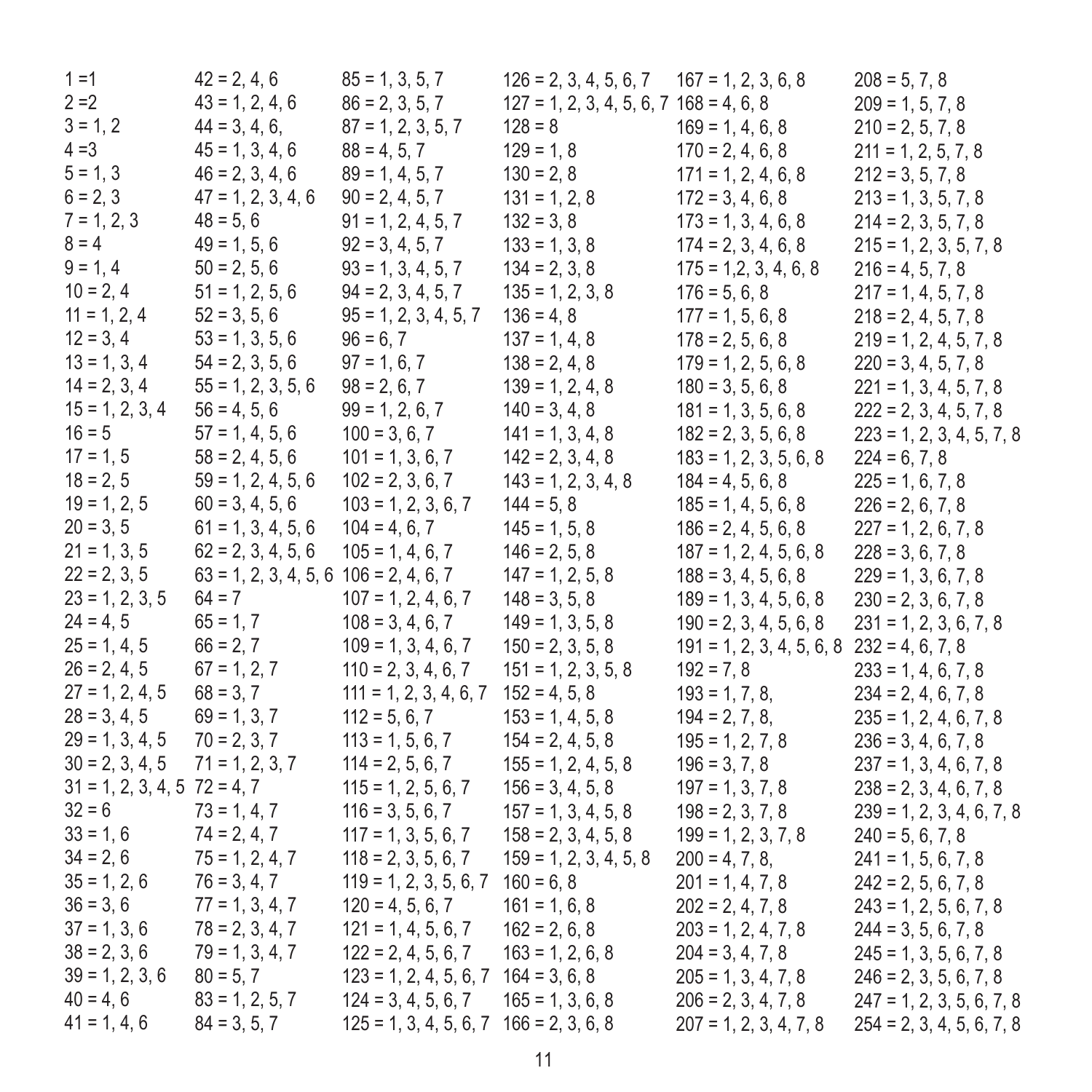### **Power Up**

The Macurco 6-Series detector cycles through an internal self-test cycle for the first minute that it is powered. The unit will execute the test cycle any time power is dropped and reapplied (i.e. power failure). During the self-test cycle the unit will display the firmware version number, then count down from 60 to 0 (if the display setting is "On") and finally go into normal operation. The alarm relay will be activated for 10 seconds and the fan relay for 60 seconds during the power-up cycle unless the "Power Up Test" (PUt) option is OFF. The indicator light (LED) will flash green during the self-test cycle. At the end of the 1 minute cycle, the unit will take its first sample of the air and the indicator light will turn solid green.

The MRS-485 is an adapter which allows the reading of a 6-Series gas detector over a Modbus interface. To achieve this, the MRS-485 will monitor the 4-20 mA current output of the detector. At power up and during its warm-up period, the 6-Series detector will communicate its sensor type over the 4-20 current output using a custom protocol. The MRS-485 will automatically register each 6-Series detector as it is programmed with information about all the detectors to which it can be connected. The MRS-485 will use this information to determine the gas level sensed by the 6-Series detector by measuring the 4-20 mA current-loop output during normal operation of the detector.

#### **4-20mA Test Points**

The MRS-485 has two Test Points labeled 1 and 2. These are provided to test the 4-20mA analog output directly from the detector, using a meter and probes, without having to remove the MRS-485 from the detector. See the Testing section for more detail.

#### **Operation**

1. With the display function turned "On", the 6-Series detector will show the current concentration of gas or "0" (zero) in clean air. When the gas concentration reaches the Fan Relay setting the display will flash back and forth between "FAn" and that concentration. With the display function turned "Off", the display does not show the gas concentration, but will show "FAn" as long as the fan relay is activated.

2. With the display function turned "On" and the gas concentration reaching the Alarm Relay setting, the display will flash back and forth between "ALr" and that concentration. The buzzer will sound indicating "Alarm" if the buzzer is turned "On". With the display function turned off the display does not show the gas concentration, but will show "ALr" when the Alarm relay is activated.

3. With the 4-20 mA function turned "On" and the gas concentration climbing, the 4-20 mA signal will ramp up corresponding to the concentration. The display will show "FAn" and "ALr" and sound as outlined above. The MRS-485 will monitor the 4-20 mA current output of the detector. The MRS-485 has a Tricolor LED (RED, GREEN and AMBER) which is used to display the status.

#### **Normal Operation**

1. When the LED is solid GREEN, operation is normal, the MRS-485 knows the detector type, no errors are detected and no MODBUS data are being received or transmitted over the RS-485 line.

2. When the LED is GREEN with random bursts of AMBER, operation is normal and now data are being received or transmitted over the RS-485 line. The AMBER LED will come on anytime that there is data traffic.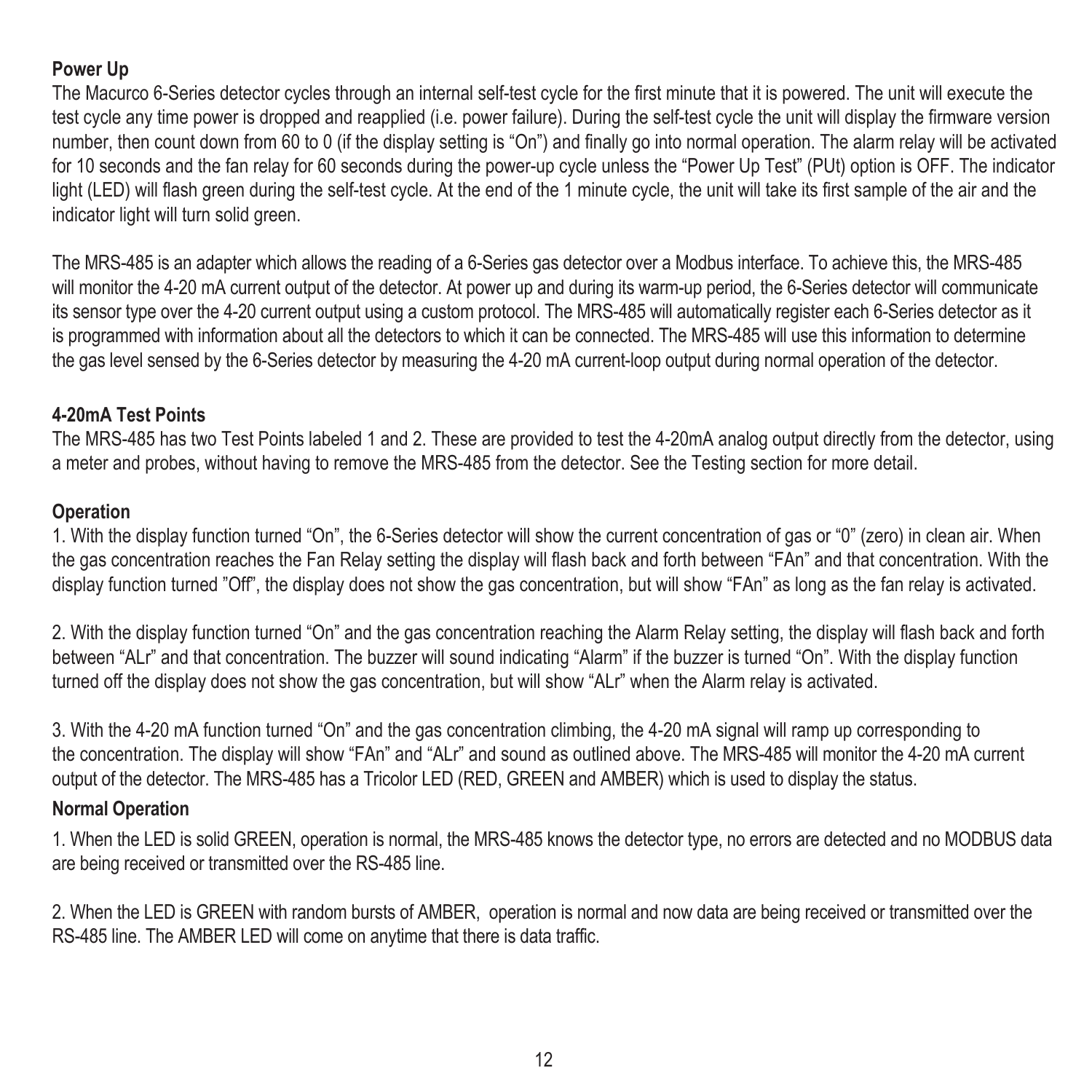#### **Onboard Diagnostics**

### **Unknown Sensor Code**

GREEN/OFF Alternating every 500 milliseconds - The MRS-485 doesn't know the detector type, no MODBUS communications is

in progress and no errors are detected.

To correct this condition:

- 1. Disconnect the power line from the MRS-485.
- 2. Disconnect the MODBUS line from the MRS-485.
- 3. Re-connect the Modbus Line to the MRS-485.
- 4. Re-connect the power line to the MRS-485.

## **Error Codes**

Solid RED - The MRS-485 detected an error and no MODBUS communications are in progress.

RED with random bursts of AMBER - The MRS-485 detected an error and AMBER is displayed when data are received or transmitted over the RS-485 line.

## **There are a number of conditions which are signalized in this way:**

- Current EEPROM Settings not initialized
- Current EEPROM Settings have bad checksum
- Factory EEPROM Settings not initialized
- Factory EEPROM Settings have bad checksum
- Unknown Sensor exponent value
- Watchdog reset
- Loaded Factory EEPROM Settings in EEPROM Current Settings
- Latched sensor type different than registered sensor type
- Unknown sensor type because registration failed

### **Dip Switch Settings Codes**

RED/GREEN Alternating every 200 milliseconds indicates that MRS-485 is in programming mode and waiting for user to enter new settings using the 8 switches.

RED/OFF Alternating every 200 milliseconds indicates that saving new settings failed.

GREEN/OFF Alternating every 200 milliseconds indicates that saving new settings passed.

RED/OFF Alternating every 500 milliseconds indicates that selected MODBUS address is not an accepted value.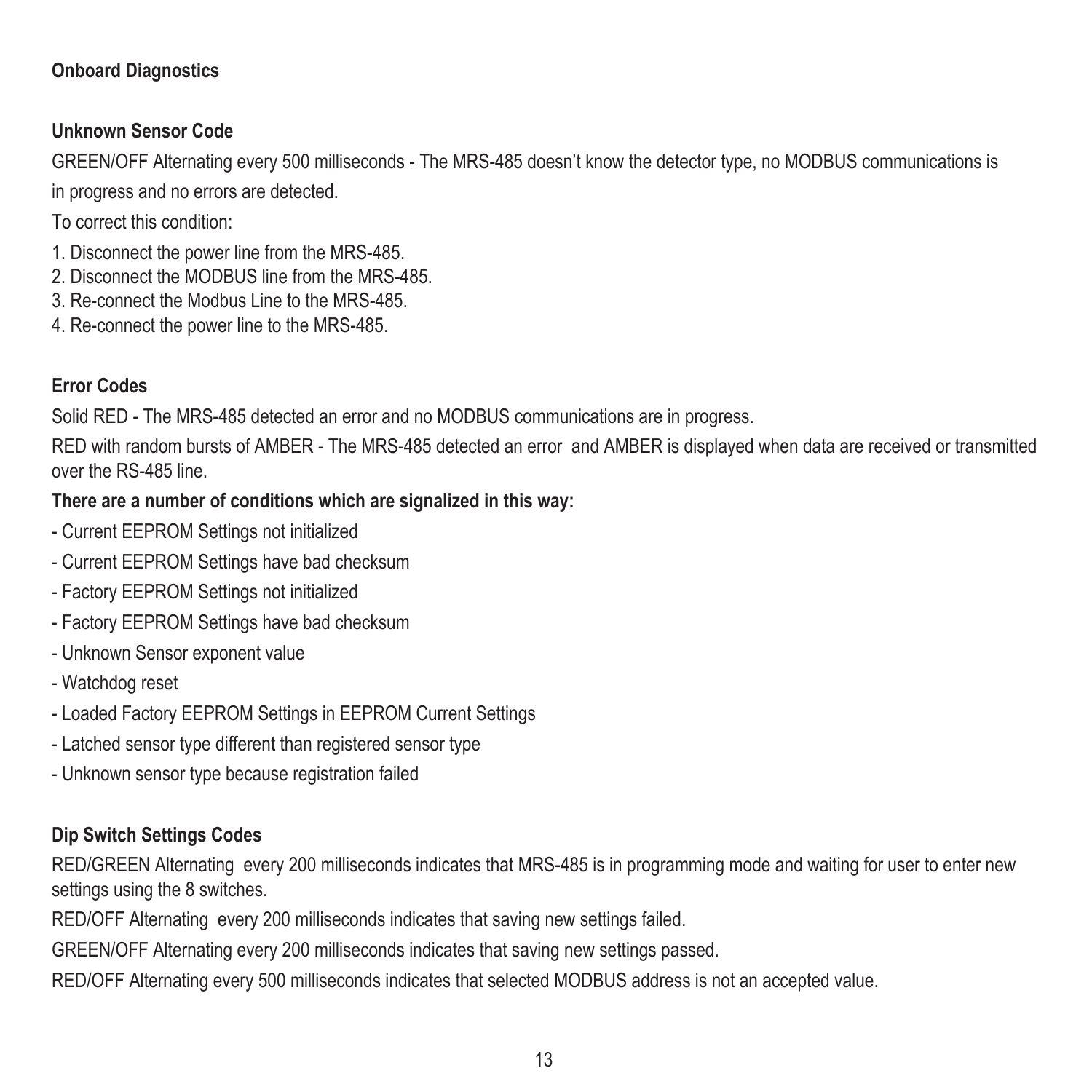# **6-Series Testing General**

The Macurco MRS-485 adapter converts the 4-20mA analog signal from Macurco 6-Series type detectors to a digital signal for use with multipoint addressable systems. The 6-Series test procedures may be used to ensure that the MRS-485 accepts the 4-20mA output for the Modbus communications. All 6-Series detectors are factory calibrated and 100% tested for proper operation. The units also performs a regular automatic self-test during normal operation. If the unit detects an improper voltage or inoperable component, it will default into Error mode. In this error mode, the Fan and Alarm relays will be activated, the 4-20 mA output will go to 24 mA, the unit will display the error code and the buzzer will chirp intermittently.

# **Operation Test**

Normally this will be the only test required for the 6-Series detectors and is the recommended way to test the unit or units after installation. Check that the green detector operating LED light is illuminated continuously. If not, do not proceed with the tests. If the unit is in error mode contact your local representative or Macurco technical service representative for information on resolving the problem.

- 1. Remove the single screw in the middle of the front cover of the 6-Series detector.
- 2. Remove the front cover.
- 3. Observe the LED light on the front of the 6-Series detectors.
- 4. If the light is solid green proceed to step 6.
- 5. If the light is off or flashing Green, refer to the General section above.
- 6. Locate the switch labeled ENTER/TEST on the left side of the printed circuit board. Press the Test switch once.
- 7. The 6-Series detector will step through a cycle test:
- a. The display progresses through the BUZ (Buzzer Test) Art (alarm relay test), Frt (fan relay test) then 42t (4-20 mA output test). Make sure that the settings are "on" or not disabled "diS".
- b. During the first 10 seconds of the test cycle, the display will show BUZ and set off the audible buzzer
- c. The alarm relay will be closed, so any devices connected to that relay will be tested.
- d. The Fan relay will be activated for the next 1 minute of the test, so if the fan circuits are wired in the normal manner, the fan should run.
- e. The 4-20mA output will then ramp up from 4 to 16 mA over the next 130 seconds of the test, so if the circuit is wired in the normal manner, the control panel or building automation system should respond.
- f. At the end of the test cycle, the light will turn green and be on steady (Normal Operation), the fan & alarm relay will be in standby mode and the 4-20 mA output will return to 4 mA (in clean air).
- 8. When testing is completed reassemble the unit or units.

# **Manual Operation Test**

This option gives the user the opportunity to manually initiate an individual test for each relay, the analog output and the sensor response to gas. From normal operation mode press the Next button 3 times to get to the Test Mode (tSt). Press the Enter button once to get into the Test Menu. Press the Next button to scroll through the four test options and press Enter to initiate the selected test. Note that if the relay or 4–20 mA output has been disabled, the test selection will not be displayed in the test menu.

Art - Alarm Relay Test, 10 seconds

Frt - Fan Relay Test, 60 seconds

42t - 420 loop test, 25 seconds